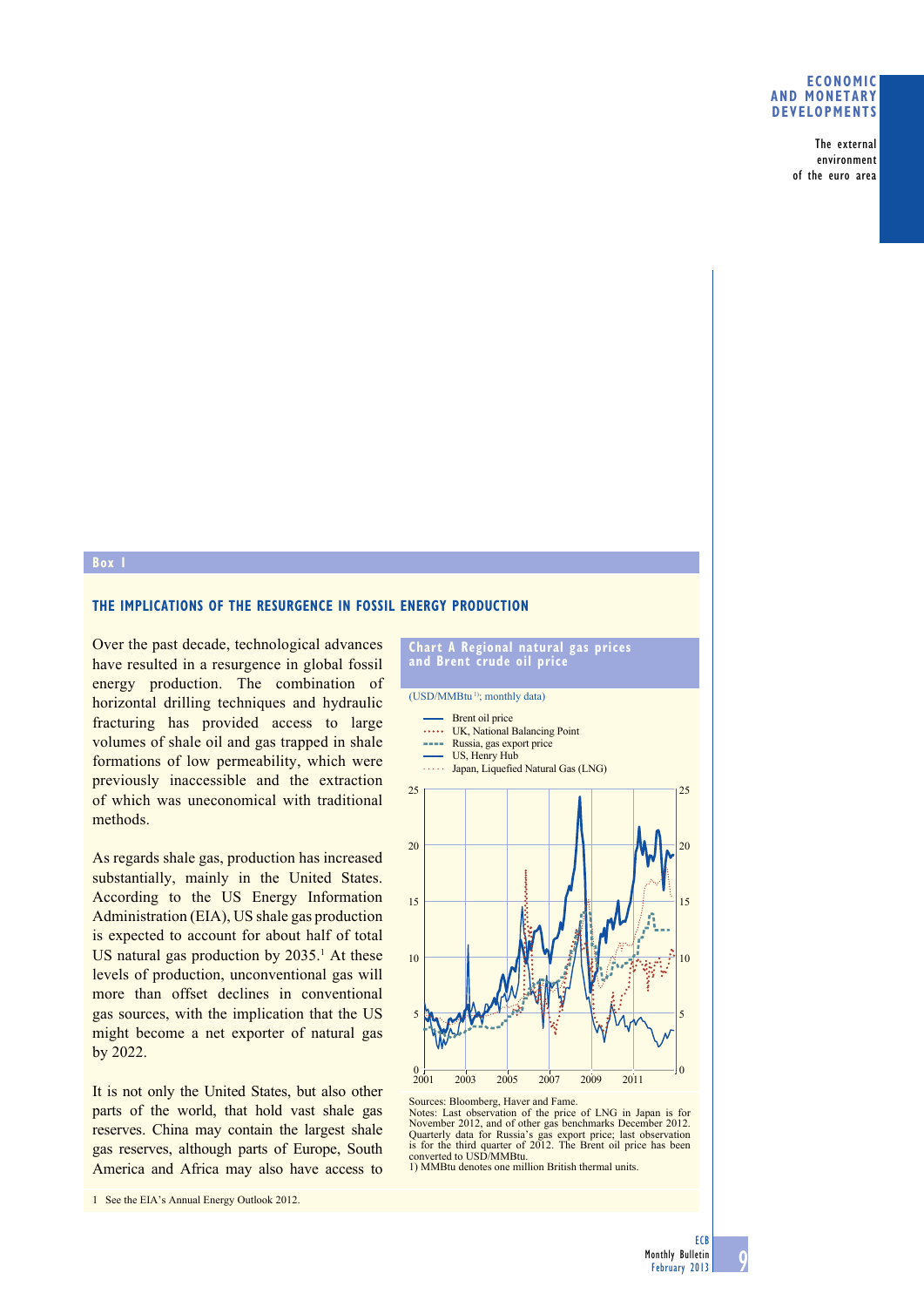significant unconventional resources. This implies that shale gas could play an increasingly important role in global natural gas markets.

The rise in shale gas production has caused US gas prices to drop to a ten-year low (see Chart A). Mainly as a result of high transportation costs, but also owing to regulations<sup>2</sup>, there is no global gas price, and the impact of shale gas on international gas prices has so far been limited. In continental Europe, for example, most gas is delivered through pipelines and sold on long-term contracts linked to the price of oil. In Japan, gas prices are also linked to oil prices and gas is generally imported in the form of Liquefied Natural Gas (LNG). So far, high costs (in terms of liquefying, transporting and deliquefying LNG) have limited the degree to which international price differences have been arbitraged away. However, recent technological advances which are expected to



reduce transportation costs, together with a potential loosening of export restrictions in the United States, could reduce the regional segmentation of markets for natural gas and thereby lead to some convergence of global gas prices.

More recently, there has also been a substantial rise in the extraction of shale oil, so far largely in North America. Other countries with the potential for an increase in extraction are China, Argentina, Mexico and Russia. According to the projections of the International Energy Agency (IEA), ultimate recoverable resources worldwide include about 250 billion barrels of shale oil – which equates to around 10% of remaining conventional resources.

The increase in shale oil production in the United States and Canada has reduced the price of West Texas Intermediate (WTI) crude oil and contributed to the widening spreads between international benchmarks such as the Brent crude oil price and the WTI (see Chart B).

Looking ahead, estimates by the IEA imply that the United States will significantly reduce its energy import dependency, which could result in a reduction in the US trade deficit.<sup>3</sup> According to the IEA, the self-sufficiency ratio (defined as the ratio of indigenous energy production over total primary energy demand) is expected to rise to 97% by 2035, which contrasts with anticipated developments in other regions, such as the EU, which is expected to become less self-sufficient.

There is, however, considerable uncertainty as regards the volume of shale gas and oil reserves and the extent to which these will be recovered. This is crucial in determining the outlook for global energy markets. In Europe, however, stricter regulations, less experience, higher density of population and stronger environmental headwinds make a high recovery rate less likely than in the United States.

2 For example, in the United States natural gas cannot be exported without the explicit approval of the US Department of Energy. 3 See the IEA's World Energy Outlook 2012.